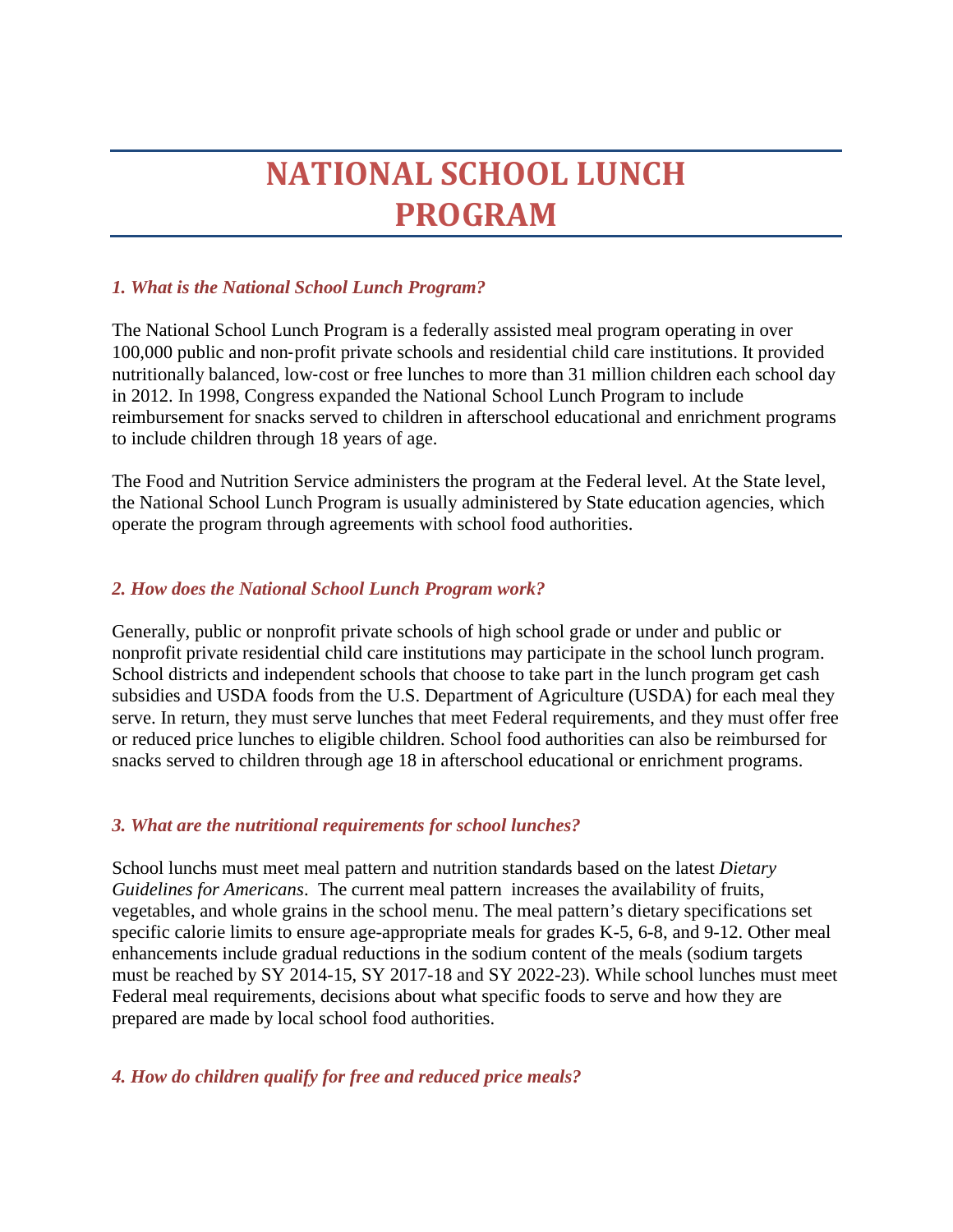Any child at a participating school may purchase a meal through the National School Lunch Program. Children from families with incomes at or below 130 percent of the poverty level are eligible for free meals. Those with incomes between 130 percent and 185 percent of the poverty level are eligible for reduced-price meals, for which students can be charged no more than 40 cents. (For the period July 1, 2013, through June 30, 2014, 130 percent of the poverty level is \$30,615 for a family of four; 185 percent is \$43,568 .)

Children from families with incomes over 185 percent of poverty pay a full price, though their meals are still subsidized to some extent. Local school food authorities set their own prices for full-price (paid) meals, but must operate their meal services as non-profit programs.

Afterschool snacks are provided to children on the same income eligibility basis as school meals. However, programs that operate in areas where at least 50 percent of students are eligible for free or reduced‐price meals may serve all their snacks for free.

### *5. How much reimbursement do schools get?*

Most of the support USDA provides to schools in the National School Lunch Program comes in the form of a cash reimbursement for each meal served. The current (July 1, 2014 through June 30, 2015) basic cash reimbursement rates if school food authorities served less than 60% free and reduced price lunches during the second preceding school year are:

| <b>Free lunches:</b> | <b>Reduced-price lunches:</b> | <b>Paid lunches:</b> |
|----------------------|-------------------------------|----------------------|
| \$2.93               | \$2.53                        | \$0.28               |
| <b>Free snacks:</b>  | <b>Reduced-price snacks:</b>  | Paid snacks:         |
| \$0.80               | \$0.40                        | \$0.07               |

School food authorities that are certified to be in compliance with the updated meal requirements will receive an additional six cents of federal cash reimbursement for each meal served. This bonus will be adjusted for inflation in subsequent years. These above rates exclude the additional six cents. Higher reimbursement rates are also in effect for Alaska and Hawaii, and for schools with high percentages of low-income students.

For the latest reimbursement rates visit FNS website at http://www.fns.usda.gov/school-meals/rates-reimbursement

### *6. What other support do schools get from USDA?*

In addition to cash reimbursements, schools are entitled by law to receive USDA foods, called "entitlement" foods, at a value of 23.25 cents for each meal served in Fiscal Year 2012‐2013. Schools can also get "bonus" USDA foods as they are available from surplus agricultural stocks.